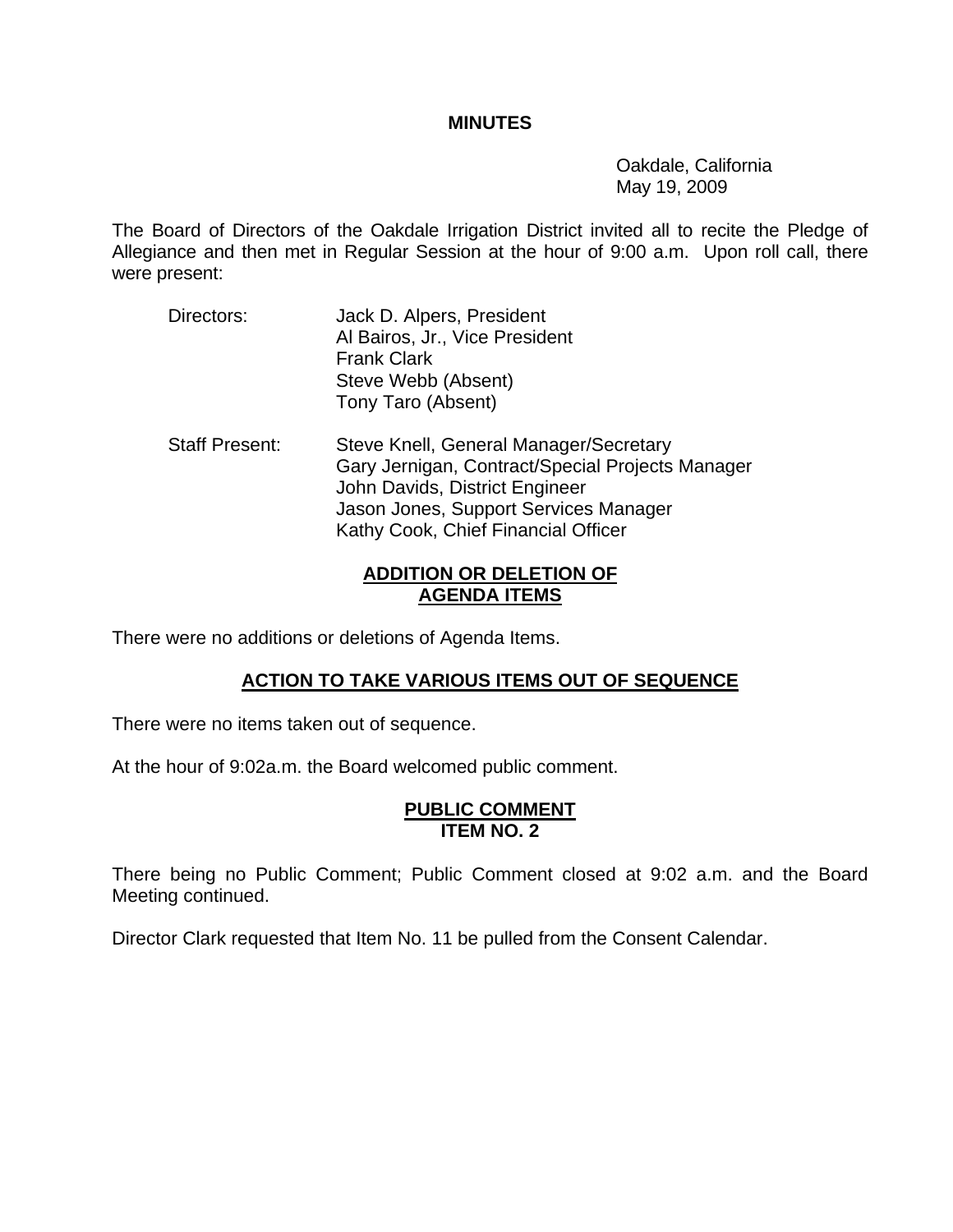## **CONSENT ITEMS ITEM NOS. 2, 3, 4, 5, 6, 7, 8, 9, 10, 12, 13**

#### **ITEM NO. 2 APPROVE THE BOARD OF DIRECTORS' MINUTES OF THE REGULAR MEETING OF MAY 5, 2009 AND RESOLUTION NOS. 2009-32, 2009-33, AND 2009-34**

A motion was made by Director Clark, seconded by Director Bairos, and unanimously supported to approve the Board of Directors' Minutes of the Regular Meeting of May 5, 2009 and Resolution Nos. 2009-32, 2009-33, and 2009-34.

### **ITEM NO. 3 APPROVE OAKDALE IRRIGATION DISTRICT STATEMENT OF OBLIGATIONS**

A motion was made by Director Clark, seconded by Director Bairos, and unanimously supported to approve the Revised Oakdale Irrigation District Statement of Obligations.

## **ITEM NO. 4 APPROVE THE IMPROVEMENT DISTRICT STATEMENT OF OBLIGATIONS**

A motion was made by Director Clark, seconded by Director Bairos, and unanimously supported to approve the Improvement District Statement of Obligations.

#### **ITEM NO. 5 APPROVE THE TREASURER AND CHIEF FINANCIAL OFFICER'S REPORT FOR THE MONTH ENDING APRIL 30, 2009**

A motion was made by Director Clark, seconded by Director Bairos, and unanimously supported to approve the Treasurer and Chief Financial Officer's Report for the month ending March 31, 2009.

## **ITEM NO. 6 APPROVE RESOLUTION TO SURPLUS DISTRICT PROPERTY**

A motion was made by Director Clark, seconded by Director Bairos, and unanimously supported to approve the Resolution to Surplus District Property.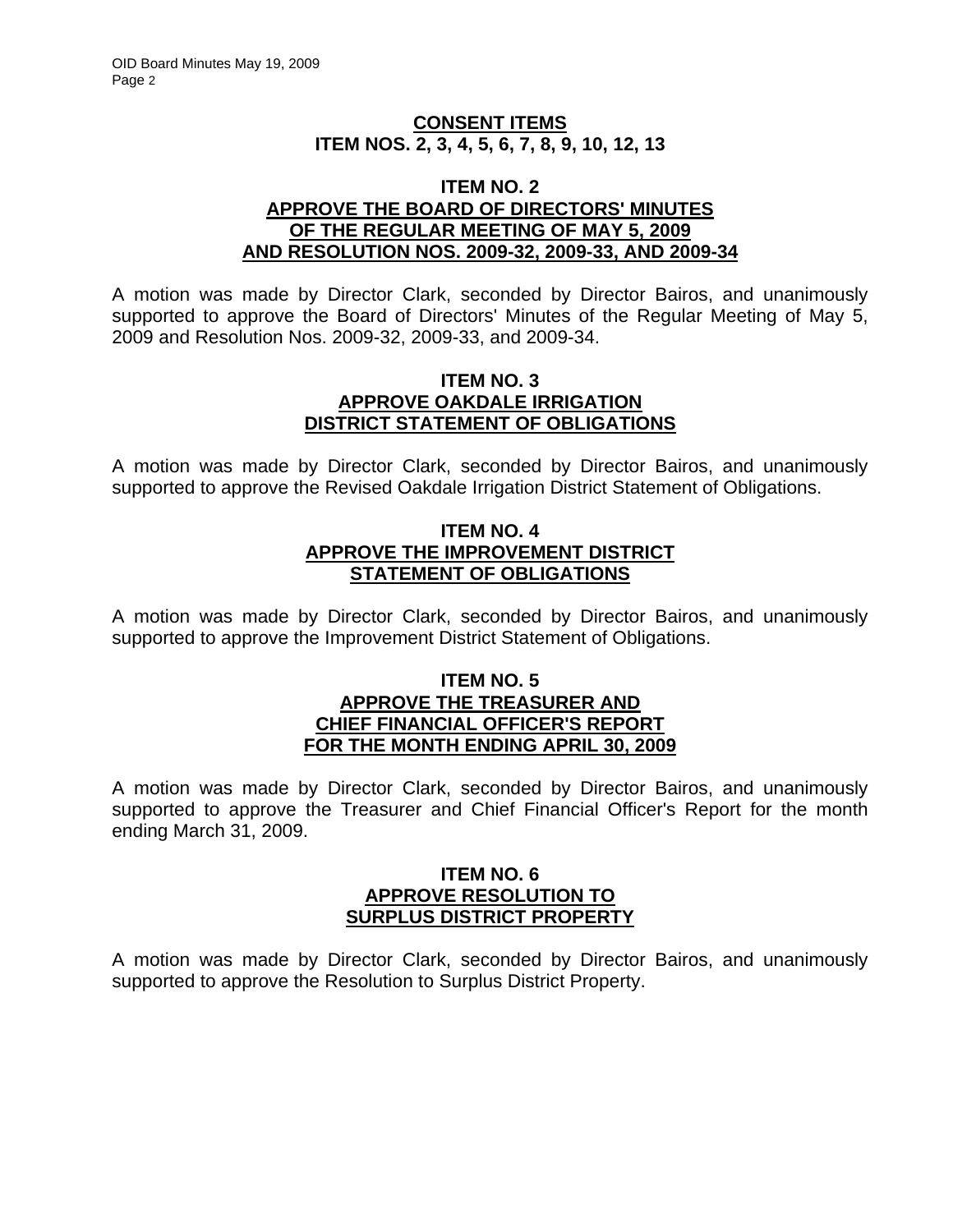## **ITEM NO. 7 APPROVE CHANGE ORDER NO. 1 TO PROFESSIONAL SERVICES CONTRACT WITH RICHARDSON & COMPANY**

A motion was made by Director Clark, seconded by Director Bairos, and unanimously supported to approve Change Order No. 1 to Professional Services Contract with Richardson & Company.

#### **ITEM NO. 8 APPROVE MODIFICATION NO. 1 TO WORK RELEASE NO. 02 TO PROFESSIONAL SERVICES AGREEMENT 2009-PSA-003 WITH CONDOR EARTH TECHNOLOGIES**

A motion was made by Director Clark, seconded by Director Bairos, and unanimously supported to approve the Modification No. 1 to work Release No. 02 to Professional Services Agreement 2009-PSA-003 with Condor Earth Technologies.

## **ITEM NO. 9 APPROVE MODIFICATION NO. 1 TO GENERAL SERVICES AGREEMENT 2008-GSA-049 WITH INDUSTRIAL ELECTRIC COMPANY**

A motion was made by Director Clark, seconded by Director Bairos, and unanimously supported to approve the Modification No. 1 to General Services Agreement 2008-GSA-049 with Industrial Electric Company.

#### **ITEM NO. 10 APPROVE PROFESSIONAL SERVICES AGREEMENTS FOR VARIOUS CONTRACTORS/CONSULTANTS (BUMGARDNER BIOLOGICAL CONSULTING AND GEI CONSULTANTS, INC.)**

A motion as made by Director Clark, seconded by Director Bairos, and unanimously supported to approve the Professional Services Agreements for various contractors/consultants (Bumgardner Biological Consulting and GEI Consultants, Inc.).

### **ITEM NO. 12 APPROVE ENCROACHMENT AGREEMENT ON THE BRADY PIPELINE (APN: 062-004-002/029/032 – BRICHETTO)**

A motion was made by Director Clark, seconded by Director Bairos, and unanimously supported to approve the Encroachment Agreement on the Brady Pipeline (APN: 062-004- 002/029/032 – Brichetto).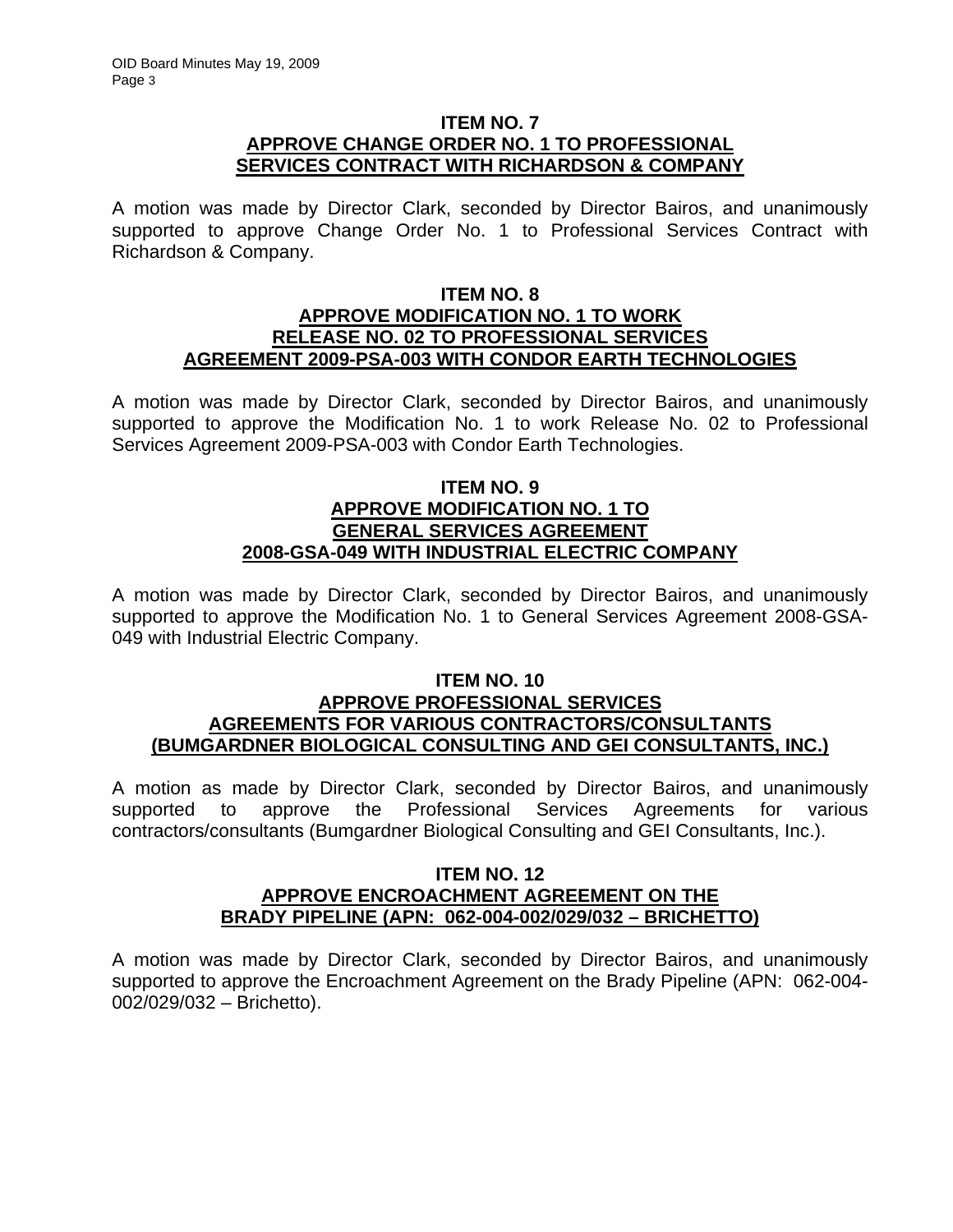## **ITEM NO. 13 APPROVE RESOLUTION FINDING THE CASHMAN DAM REPLACEMENT PROJECT EXEMPT UNDER THE CALIFORNIA ENVIRONMENTAL QUALITY ACT (CEQA)**

A motion was made by Director Clark, seconded by Director Bairos, and unanimously supported to approve the Resolution Finding the Cashman Dam Replacement Project Exempt Under the California Environmental Quality Act (CEQA).

## **ACTION CALENDAR ITEMS NOS. 11, 14**

## **ITEM NO. 11 APPROVE GENERAL SERVICES AGREEMENT FOR GROVER LANDSCAPING SERVICES, INC.**

Director Clark asked what Grover Landscaping Services, Inc. did for the District. General Manager Steve Knell stated that they mow the lawns, keep the bushes trimmed and take care of the sprinklers.

A motion was made by Director Clark, seconded by Director Alpers, and unanimously supported to approve the General Services Agreement for Grover Landscaping Services, Inc.

## **ITEM NO. 14 REVIEW AND TAKE POSSIBLE ACITON ON REQUEST FOR REIMBURSEMENT OF ENCROACHMENT FEE BY TOWNSEND ON WELLER PIPELINE (APN: 229-013-042)**

District policy for processing encroachment agreements/application require a deposit to cover the expenditure of staff time for research, evaluation of request for compliance, pretime for Board agenda and filing fees for attaching the final agreement to the property deed.

Ms. Townsend was observed installing an illegal fence encroachment on the Weller Pipeline. When informed of her actions she requested and submitted an encroachment application requesting a variance to district policy for this fence encroachment over/on district facilities. The Board denied her request for variance. Ms. Townsend subsequently requested a refund of her encroachment application fees in total because of the denial, irrespective of the time staff spent processing her variance request.

Staff sent her a letter explaining the District's position and refunding a portion of the unspent deposit. Ms. Townsend requested to appear before the Board to request a total refund.

Staff is against a full refund on a number of issues that it will elaborate on: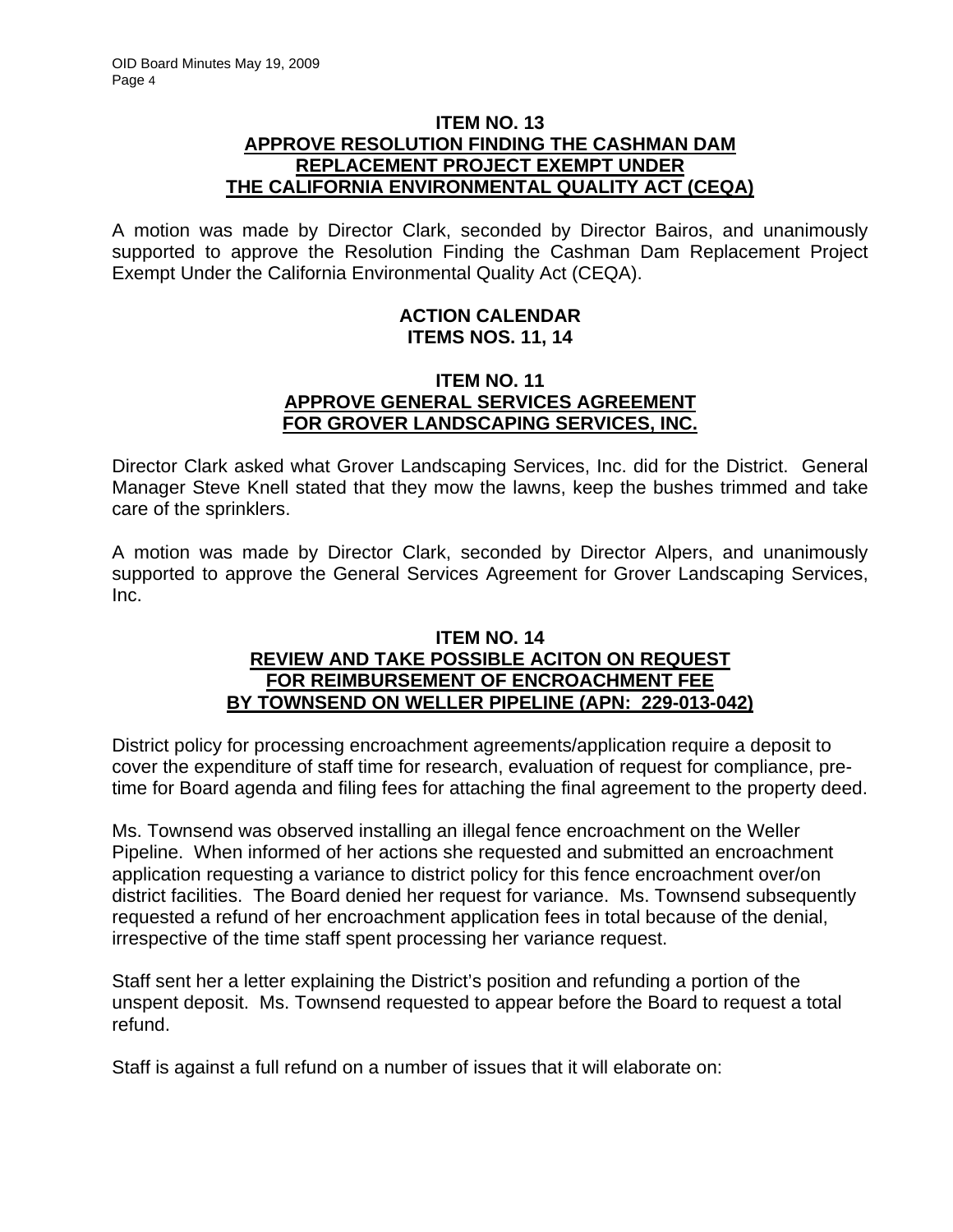A motion was made by Director Clark, seconded by Director Bairos, and unanimously supported to reimburse the encroachment fee paid by Michelle Townsend less the sum of \$108.39 which has already been reimbursed to her.

## **DISCUSSION ITEM NOS. 17, 18, 19**

## **ITEM NO. 17 DISCUSSION ON CHANGES TO THE ANNEXATION FEES**

Since certification of the Water Resources Plan in June 2007 there has been interest in updating the OID's Annexation Policy. While much of the policy changes will involve greater Board input, the simplest change to begin this process is with the annexation fee itself. To that end, a proposal was discussed with the Water Committee and is being brought forward for Board discussion.

The proposal is to assess annexation fees using the following formula: Total Net Assets of the OID as determined by the last official adopted audit divided by the same year's irrigated acreage. For today, that annexation value would be:

\$128,261,096/55,411 acres = \$2,314.72 per acre annexation fee

The Total Net Assets of the OID includes Depreciation of OID system, ½ Tri Dam Project Net Assets, inclusive of Sand Bar earnings but exclusive of Sand Bar assets.

This formula accurately captures the change in OID's valuation as we invest and improve our delivery system yet appropriately deduct for depreciation of the system as well.

### **ITEM NO. 18 DISCUSSION ON BUSINESS ITEMS AS THEY APPEAR ON THE TRI-DAM BOARD AGENDA FOR THURSDAY, MAY 21, 2009**

This item is placed here for the Board to discuss Tri Dam agenda items.

The regular meeting was cancelled and a Special Board Meeting will be held on Friday, May 22, 2009 at SSJID.

There was no discussion on Tri-Dam because no Board packets had been received.

## **ITEM NO. 19 DISCUSSION OF QUARTERLY REPORT ON CONSULTANTS' CONTRACTS FOR ENGINEERING SERVICES**

The District has issued Professional Services Agreements to Consultants for Engineering Services for general engineering services and engineering support for the WRP implementation. The Professional Services Agreements are issued on an "on-call" basis for "Get Ahead" engineering services and general engineering needs. The Board originally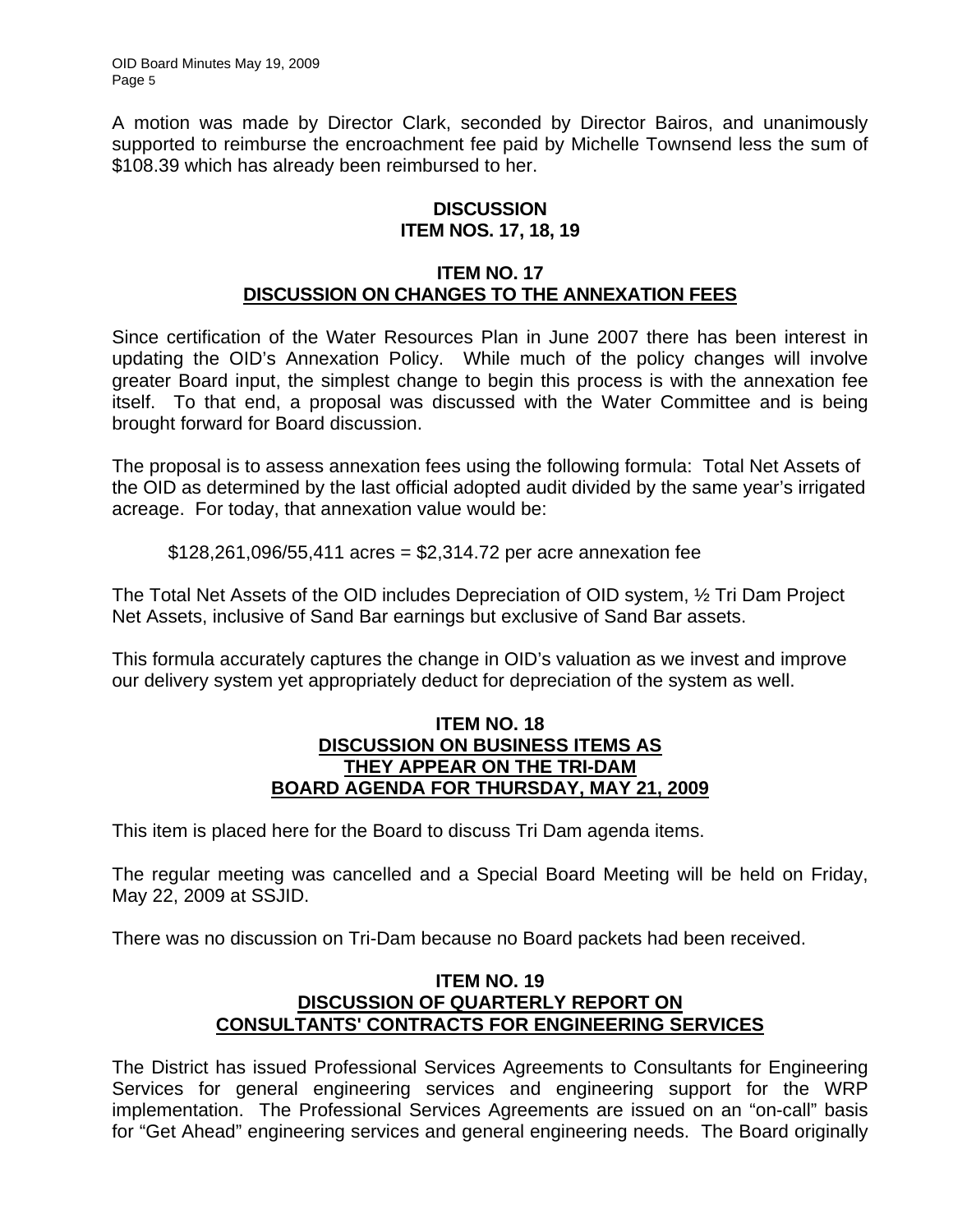approved \$500,000 for this work in 2007, 2008 and 2009 and made separate authorizations for additional work as the year progressed. Attached is a list of engineering consultants with their Professional Services Agreement scope description and project status for each.

As a summary of each consultant's activities, the following is provided:

Giuliani & Kull – Provides general engineering services on smaller projects, surveying, construction inspections and geotechnical work.

Condor Earth Technologies – Provides engineering services for the South Main and North Main Tunnels, and the South Main Improvements between Goodwin Dam and Tunnel 7. They also perform engineering services on the Joint Main under the direction of SSJID.

Provost & Pritchard Engineering Group, Inc. – Provides general engineering services, surveying, construction management, WRP support services and GIS development

CH2MHILL – Provides engineering, planning services and project specific CEQA compliance for the WRP implementation. They are presently working on two major projects; the OID to Modesto Reservoir Conveyance System Feasibility Study and the WRP CEQA implementation and compliance.

Holdrege & Kull – Provides geotechnical and on-site project testing services for all projects.

Mr. Jernigan was present and answered questions of the Board.

The Auditors arrived and the Board returned to the Action Calendar.

#### **ACTION CALENDAR ITEMS NOS. 11, 14, 15, 16**

## **ITEM NO. 15 REVIEW AND TAKE POSSIBLE ACTION ON THE OAKDALE IRRIGATION DISTRICT IMPROVEMENT DISTRICT'S ANNUAL REPORT FOR THE YEAR ENDED DECEMBER 31, 2008**

The Improvement District's annual financial reporting framework is not in the GASB Statement No. 34 format. The District's Auditor, Brian Nash with Richardson and Company, will be present at the board meeting to answer questions.

Mr. Richardson and Mr. Nash were present to discuss the Oakdale irrigation District Improvement District's Annual Report for the year ended December 31, 2008.

A motion was made by Director Bairos, seconded by Director Clark, and unanimously supported to approve the Oakdale Irrigation District Improvement District's Annual Report for the year ended December 31, 2008.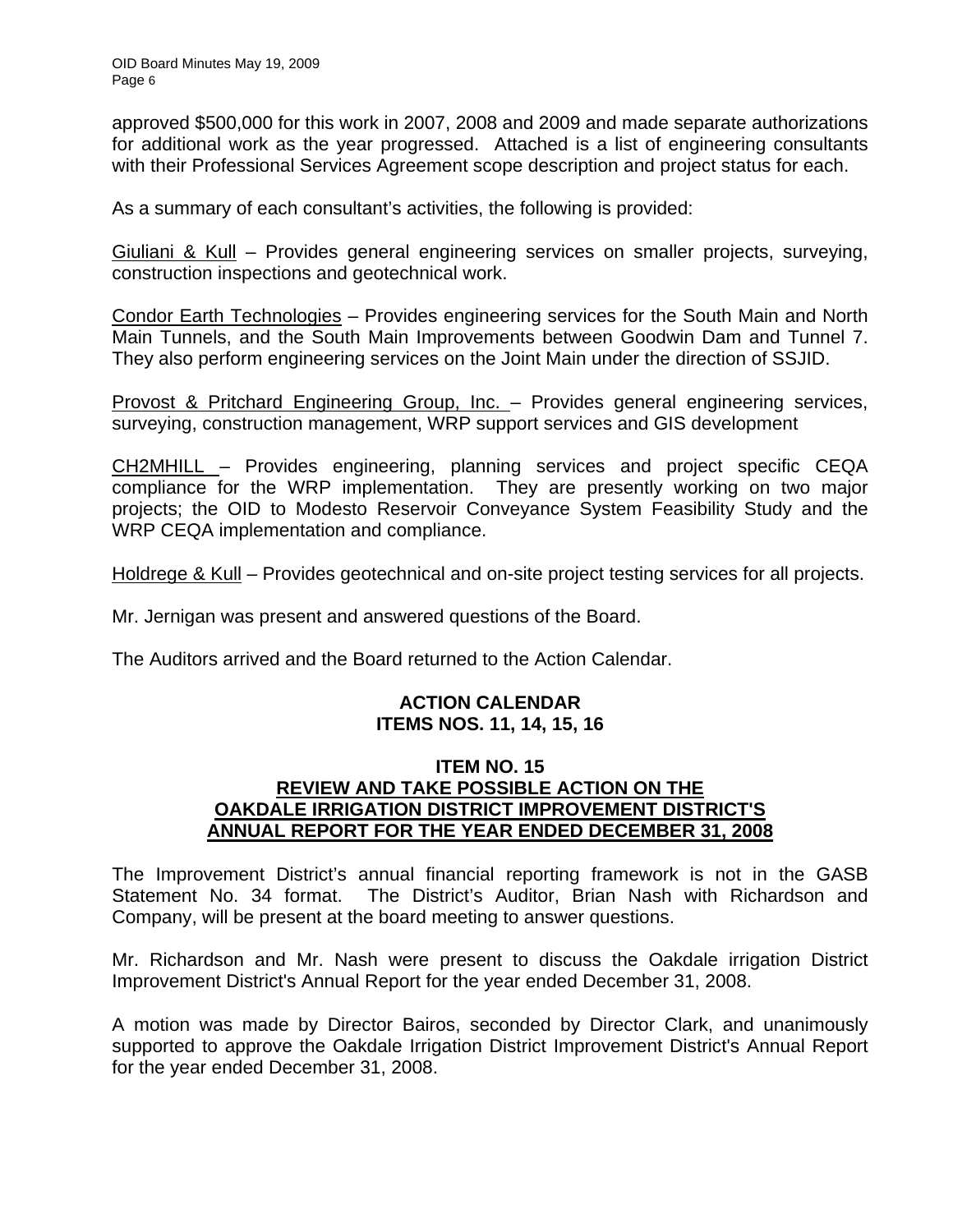## **ITEM NO. 16 REVIEW AND TAKE POSSIBLE ACTION ON THE OAKDALE IRRIGATION DISTRICT'S ANNUAL REPORT FOR THE YEAR ENDED DECEMBER 31, 2008**

The attached OID's 2008 Comprehensive Annual Financial Report is being submitted for approval. The District's Auditor, Brian Nash with Richardson and Company, and OID's Chief Financial Officer, Kathy Cook will be present at the board meeting to answer questions.

This year's annual report was formatted using guidelines set by the Government Finance Officer's Association (GFOA).

Mr. Richardson and Mr. Nash were present to discuss the Oakdale irrigation District's Annual Report for the year ended December 31, 2008.

A motion was made by Director Bairos, seconded by Director Clark, and unanimously supported to approve the Oakdale Irrigation District's Annual Report for the year ended December 31, 2008.

## **DISCUSSION**

## **ITEM NO. 20 DISCUSSION ON 2008/2009 CONSTRUCTION PROJECTS FINAL COSTS**

The District executed six (6) major construction projects in 2008. These projects were the Cape Horn Tunnel Rehabilitation, Little John's Creek Dam Rehabilitation, Riverbank/South Control Structure and Canal Rehabilitation, ID #52 Distribution System Replacement, Fairbanks/Cometa Control Structure Rehabilitation and the Fairbanks Lateral Crossing Replacement at the SSJID Main Canal. These projects were executed using various engineering Consultants, Contractors and a Construction Management Team consisting of Consultants and OID personnel. All projects were on or ahead of schedule and overall under budget. The construction period was again a good learning experience in improving the District's ability to manage and coordinate construction projects. Compliments must be given to Giuliani & Kull for their efforts and support on engineering, construction management, surveying and inspection services. Likewise, compliments must be given to Condor Earth Technologies and Provost & Pritchard for the engineering, Construction Management, inspection and surveying services.

Furthermore, the success could not have happen without the professional approach and execution of the construction by the contractors. The District had good quality contractors who executed their respective projects timely with high quality on budget and most important very safely. Compliments must be given to each contractor and everyone of their employees. Not one injury was experienced on any of the construction projects during the 2008/2009 construction season.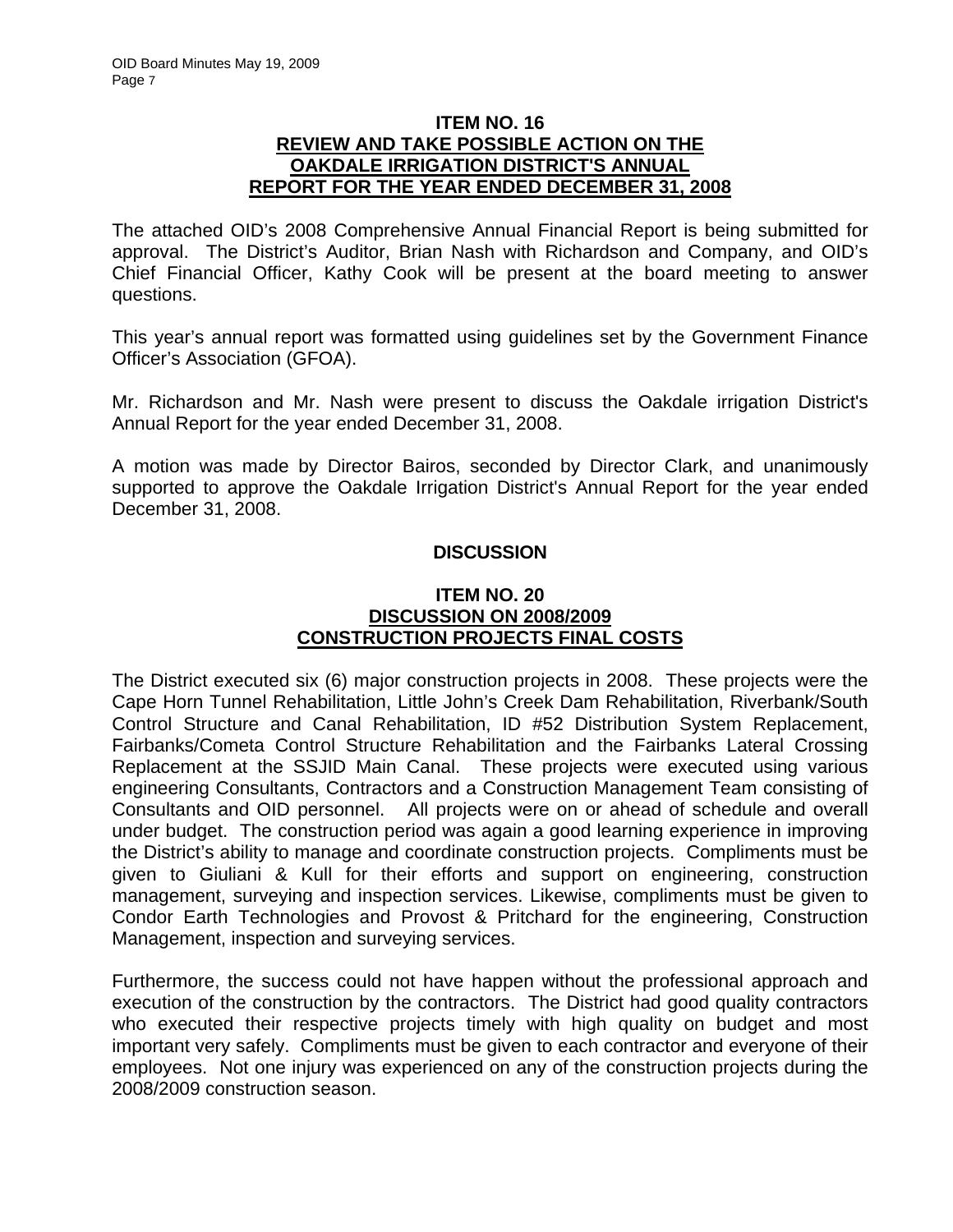Attached is the graphic presentation of the construction services contractors and construction firms involved on each construction project with the associated costs.

Mr. Jernigan was present to answer questions.

## **ITEM NO. 20 COMMUNICATIONS**

## A. **GENERAL MANAGERS REPORT**

## **Safety Activities**

1. 141 days without a lost time injury accident.

## **Administration Activities**

- 1. GM participated as a Facilitator for the City of Oakdale's Community Forum on the Budget.
- 2. Most all time committed to preparation for the Knights Ferry trial which was held May  $13<sup>th</sup>$ . All parties instructed to return June 1<sup>st</sup> for questions and submission of closing briefs.
- 3. Oakdale Chamber of Commerce Chocolate Festival May  $16<sup>th</sup>$  and  $17<sup>th</sup>$ .
- 4. ACWA May 19<sup>th</sup>-22<sup>nd</sup>.
- 5. Memorial Day is May  $25<sup>th</sup>$  and OID's offices will be closed.
- 6. May  $26<sup>th</sup>$  is SSJID centennial celebration.
- 7. TD GM interviews to be May 28th.
- 8. San Joaquin River Commissioners' meeting to be held Friday, May 29<sup>th</sup>. Focus of meeting will be what action to take on illegal diverters in Delta.
- 9. San Joaquin River Group Notes:
	- a. Looks like cash-call for the River Group will increase \$40K.
	- b. VAMP 2009 is going well. Predation is showing to be a dominate loss of salmon.
	- c. Bubble Barrier working well at HORB
	- d. Still working with BOR on VAMP II. Meeting held May 14<sup>th</sup> with Glaser. We're looking for a 5-year extension.

## **Contract and Special Project Activities**

- 1. Cape Horn Tunnel Final Contract Modification closing out the contract with Drill Tech is in preparation.
- 2. Little John Creek Dam Project Final control installation to be completed by Sierra Controls for the SCADA system once the agreement has been signed by Brunkard for access to the signal relay tower. Final Contract Modification closing out the contract with Teichert Construction is in preparation waiting on Final Invoice from Teichert.
- 3. Riverbank/South Main Final Contract Modification closing out the contract with Sierra Mountain Construction is being finalized.
- 4. Fairbanks/Cometa Control Structure Rehabilitation Final Contract Modification closing out the contract with Teichert Construction is completed but need Final Invoice to complete.
- 5. Fairbanks/SSJID Main The final invoice with remaining lien releases has not been received from Preston Pipeline.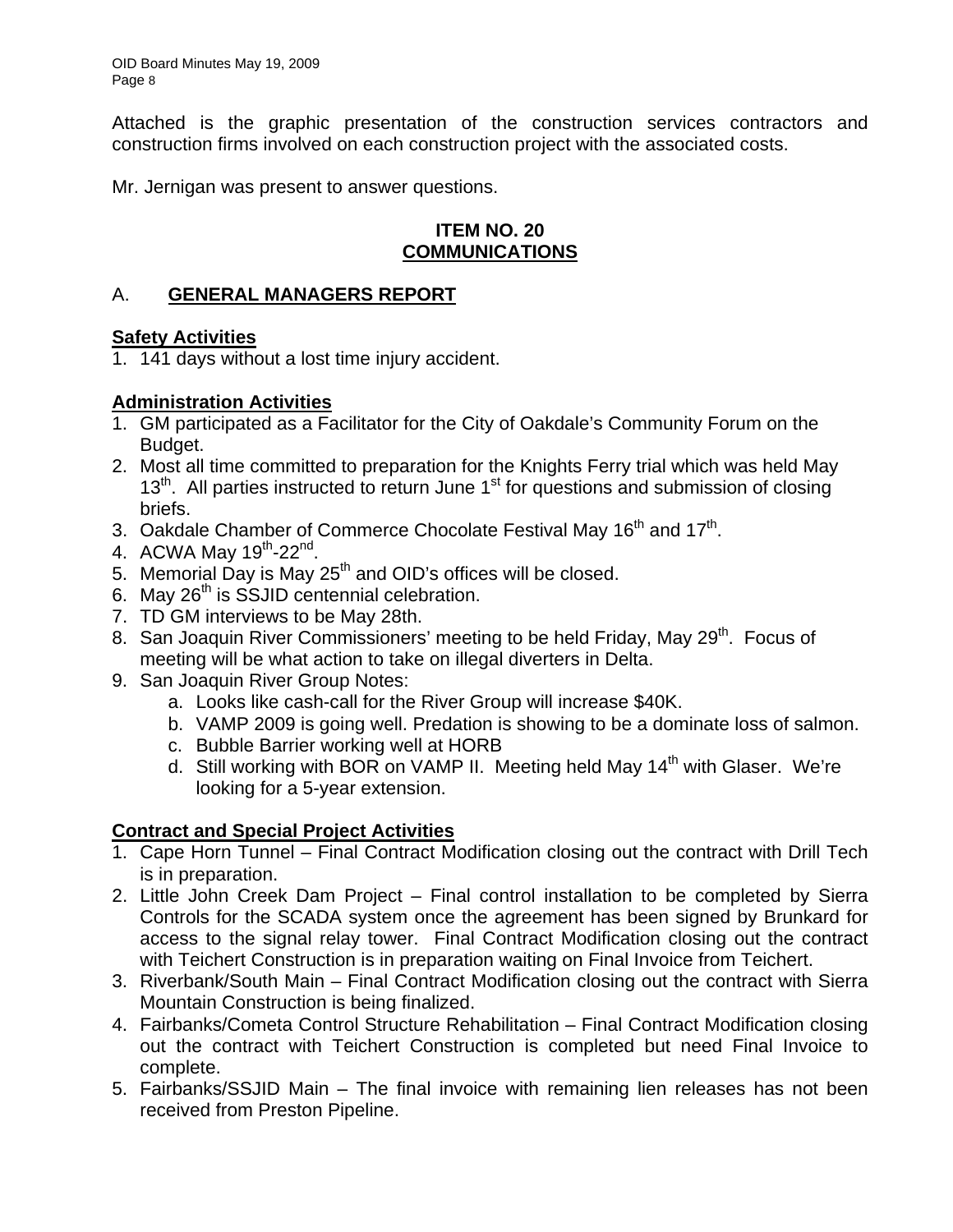- 6. South Main Canal and Tunnel Projects (CEQA) The CH2M HILL CEQA team conducted the site investigations in February, March and April. 12, 2009 followed up with a Biological Site Investigations in February and April. The determination for the projects from Goodwin Dam to 2-Mile Bar (Segment I) and from Tunnel #7 to the second Concrete Flume downstream of Tunnel #7(Segment II) will fall under a Category Exemption. CH2MHILL is in the process of completing and filing the necessary paperwork for the exemption.
- 7. South Main Canal and Tunnel Projects (Engineering) Condor continues with the design and document completion to 100% for the South Main from Goodwin Dam to 2- Mile Bar (Segment I) and from Tunnel #7 to the second Concrete Flume downstream of Tunnel #7 (Segment II). Condor is also performing some preliminary engineering to support CH2MHILL on the CEQA evaluation on the 2-Mile Bar Tunnel. The project is still on schedule for the bid package to be sent out on June 15, 2009 with a due date of July 14, 2009. The contract award is targeted for the end of August with a Notice to Proceed on September 15, 2009.
- 8. Landowner Meetings have been conducted for the Cashman Dam, Clavey Drop and the South Main Canal Rehabilitation Projects.
- 9. Review of the project schedules was conducted for the North Side Regulating Reservoir, Cashman Dam, Clavey Drop and the South Main from RVL Reservoir to Warnerville Road. The Construction Management Program is being developed now for all of the 2009/2010 projects.
- 10. The GSA for the GPS system has been drafted and sent out to Teletrack.
- 11. A display of the District Uniforms was set up in the C&M day room and the DSO day room for the employees to review. The results are being assembled to be submitted to the GM.
- 12. Contract Administration activities on issued contracts to be renewed and/or issued, Work Releases and Change Orders for all contracts.
- 13. Organizational plan is being assemble for all the project coordination for 2009/2010 projects.
- 14. Project coordination with Engineering Consultants.
- 15. Construction Management and Contracts Administration manuals being developed.

Contract Management course being prepare for OID personnel.

## **Construction & Maintenance Activities**

- 1. Review of Job Set Up Forms
- 2. Various Landowner Meetings
- 3. Preparing Employee Evaluations
- 4. Assisting Engineering Department with constructability review of 2009/2010 Capital Improvement Projects.
- 5. On-going review of potential dirt sites.
- 6. Successfully completed Hazardous Materials Operational class along with Glen Rathbun, Mike Hanf, & Derek Davis.
- 7. New Automotive Shop Chief-David Skokan- started his employment on Monday, May 11<sup>th.</sup>
- 8. Donley Pump completed our annual Vapor Recovery Test on our fuel dispensary station.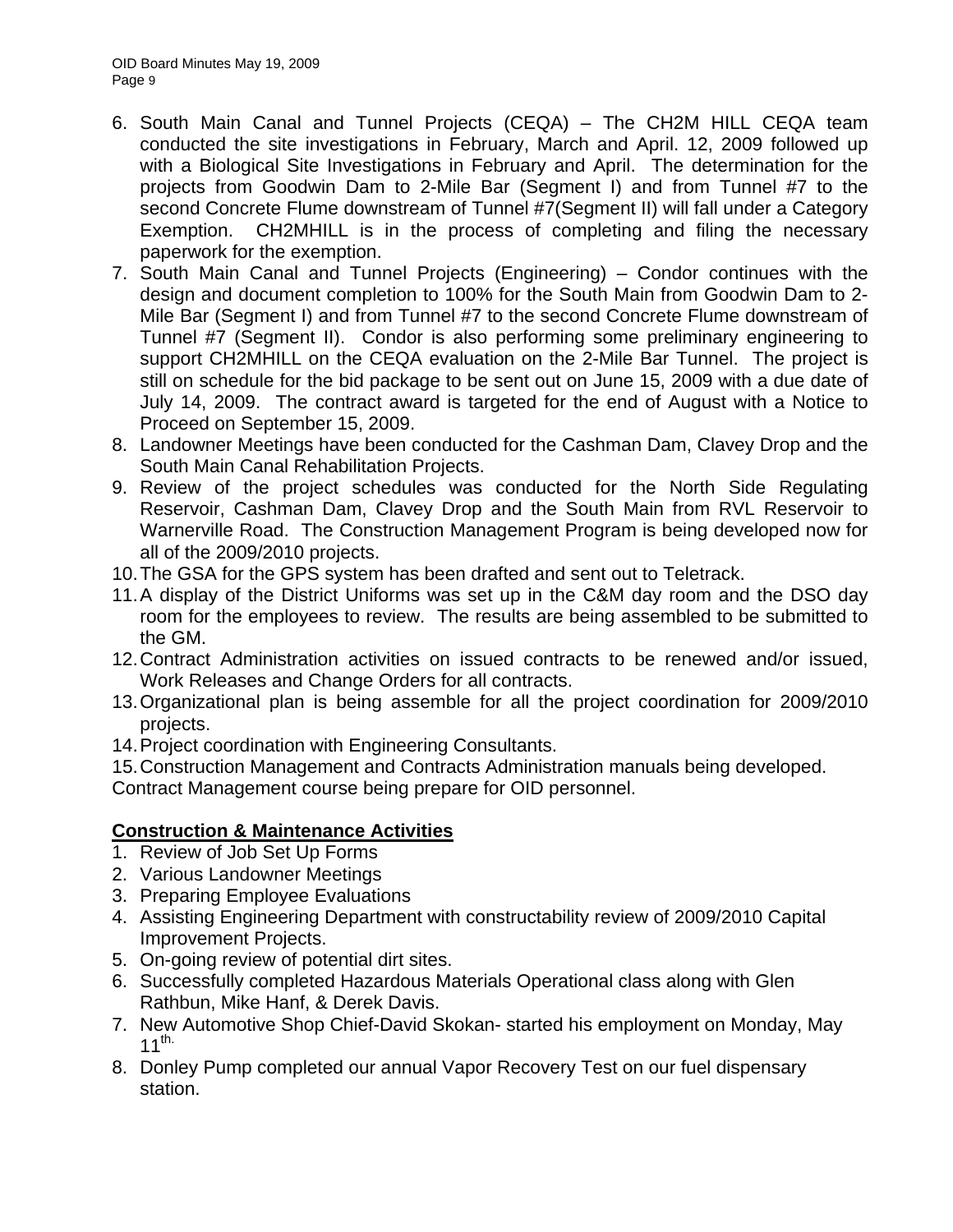9. Two of the five selected candidates for the vacant C&M Worker positions have completed their pre-employment requirements and will be starting their employment at the District on May  $20<sup>th</sup>$ .

# **Engineering Activities**

- 1. Working with V.A. Rodden on Lease Agreement for Phase I facilities, scope development for Phases II and III per the Board approved V.A. Rodden Agreement, Annexation per V.A. Rodden Agreement and outgoing construction issues associated with Phase I work.
- 2. P&P working on design drawings for 2009/2010 Capital Projects. Standard "in-house" drawing set submitted 5/7/09 and currently under review internally.
- 3. Continuing to work with USACOE and USFWS as it pertains to environmental mitigation. DRAFT BO submitted to USFWS on 4/27/09. DRAFT Mitigated Negative Declaration was completed and mailed to the State Clearing House on 4/29/09. Technical Memorandum concerning potential alternative mitigation either through NGO's or on OID property was submitted to USACOE on 5/15/09.
- 4. Performing research of APN files and facility files for the 2009/2010 Capital Projects.
- 5. Landowner meetings for the 2009/2010 Capital Projects have begun and to date are going very well.
- 6. Support Services has determined that approximately 160 LF of pipe needs to be replaced through the Hansen Property. Aside from the above noted replacement, those leaks that could be addressed were addressed. Correspondence sent to Mr. Hansen letting him know that OID would plan on replacing the required section of pipe this winter contingent upon the trees being removed and the pump station being modified.
- 7. Response letter sent to Willms Ranch, LLC Attorney, Ms. Barbara Savery last week concerning their proposal.
- 8. Preparing pre-construction photo logs for all 2009/2010 Capital Projects.
- 9. Assisting Mr. Jernigan as necessary on the South Main Canal improvement projects.
- 10. Working with Contech Bridge to secure an estimate for fabrication of a vehicular crossing over Wildcat Creek (Willms Ranch).
- 11. Brady Pipeline Encroachment Agreement for John Brichetto has been signed.
- 12. Provided GM with review of Aquatic Pesticide Application Program in memo dated, May 12, 2009.
- 13. Ongoing project status meetings with Provost and Prichard, Inc.

# **Water Operations Activities**

- 1. Assisting GM with preparation and background information for the Knights Ferry Case in regard to Knights Ferry Water Operations
- 2. Attended a public workshop on May 7, 2009 in Merced in regard to the California Water Plan Update 2009.
- 3. Preparing for stakeholders workshop on May 19, 2009 for the Long Term Irrigated Lands Program Alternatives.
- 4. Reviewing Aquatic Pesticide Application Program CEQA compliance and options as a result of the Sixth Circuit decision on January 7, 2009.
- 5. Preparing response to the State Water Resources Control Board in regard to progress and license reports that are due for numerous OID/SSJID water rights and permits.
- 6. Responding to numerous land owner issues and conducting land owner meetings when necessary.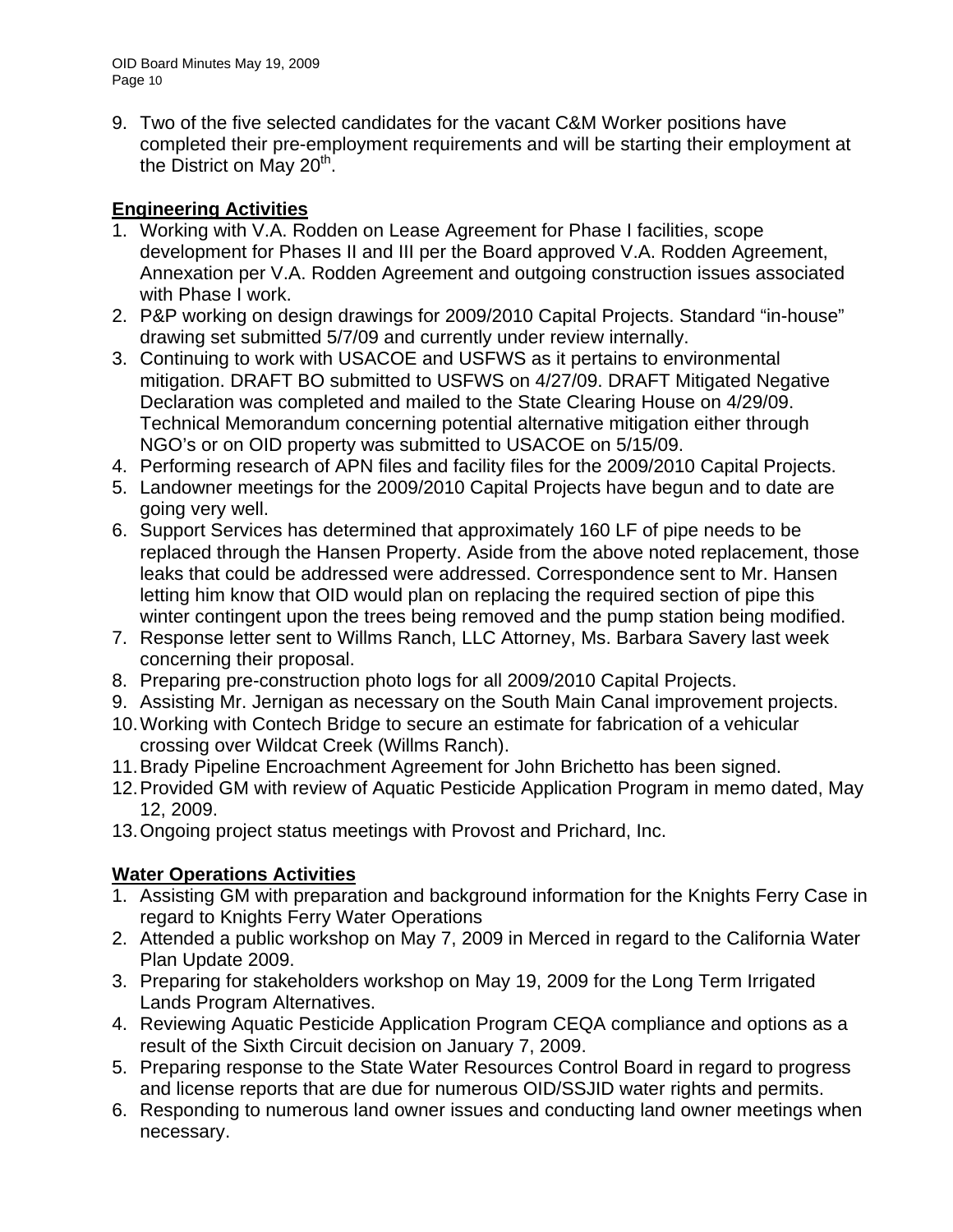- a. On May 6, 2009 a termination of water service notice was sent to water users of a private ditch along Lone Tree Road, known as the Weller Ditch. Water users will not be allowed to irrigate until such time as their irrigation facility is restored to an appropriate standard.
- b. On May 6, 2009 a notice of unreasonable drainage letter was sent to water users off the Huffman Lateral along Lone Tree Road. Water users were encouraged to keep all applied irrigation water on their own property and cautioned that curtailment of delivery could result if they continue to drain unreasonably.
- 7. 12 Day rotations began on May 10, 2009. Rotation 5 started on May 10, 2009. Rotation 6 will begin on May 22, 2009.
- 8. Attending various landowner meetings scheduled by the Engineering Dept. to discuss Capital Improvement Projects to be initiated in the Fall of 2009.
- 9. Reviewing Storm Water Management Plans in regard to Winter Construction Projects.
- 10. Reviewing Draft copy of 2008 South Main Flow Analysis as prepared by Watermark Engineering, Inc. (Stiehr Report).
- 11. Assisting Finance Dept with scoping and preparation for an Enterprise Software Package Solicitation.
- 12. Preparing for upcoming USCID Reno Conference (June 3-6, 2009) and presentation of modernization paper.

# **Finance and Accounting Activities**

- 1. Kristy Bissell has been promoted to the Payroll Clerk position. We have posted the Account Clerk position in-house and will be advertising it in the Modesto Bee on May  $17<sup>th</sup>$  and the Oakdale Leader on May 20<sup>th</sup>.
- 2. Attended Spring Brook software users' conference in Portland on May  $6<sup>th</sup>$  and  $7<sup>th</sup>$  to view potential new accounting software.
- 3. Finalize 2008 OID Annual Report and ID's Annual Report. Submitted at today's meeting for approval.
- 4. Continued to work with new insurance implementation and answer many employee questions/problems.
- 5. Continue to close out costs on capital work orders.
- 6. Rural water system accounts April:
	- 77 late payment letters
	- 5 \$100 deposits, due to late payments
	- 2 48-hour shut-off notices
	- 1 Shut-offs
- 7. Processed 11-property title transfers in April.
- 8. As of May 11, 2009, 143 irrigation customers remain delinquent.

# B. **COMMITTEE REPORTS**

There were no committee meetings to report.

# C. **DIRECTORS' COMMENTS/SUGGESTIONS**

# Director Bairos

Director Bairos stated that constituents may be calling the District stating that their pasture is drying up and we need to change our rotation. He stated that we need to ask them if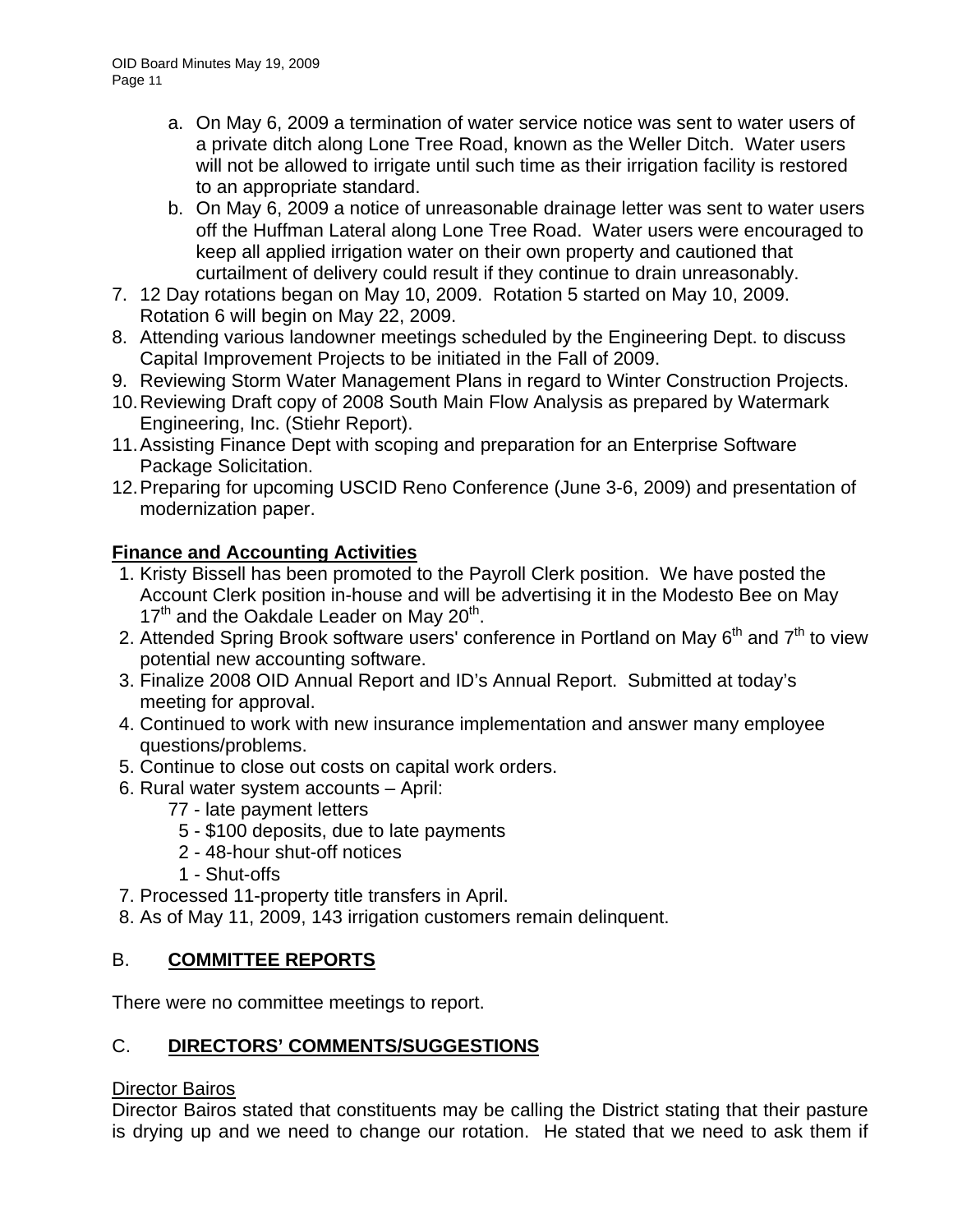they skipped the last rotation because of the rain and, if so, then it is not the District's problem that their pasture is drying up and their crops are stressed.

Director Clark Director Clark had no comments

Director Alpers Director Alpers had no comments.

At the hour of 10:38 a.m. the meeting adjourned to a Closed Session.

## **CLOSED SESSION ITEM NO. 22**

**A***. Government Code §***54956.8 Conference with Real Property Negotiator Negotiating Parties:** OID, Stockton East Water District, City of Stockton, Westside Interests and City and County of San Francisco **Property: Agency Negotiators:** General Manager and Water Counsel  **Under Negotiations:** Price & Terms

- **A.** *Government Code* **§54956.9 Existing Litigation**
	- (1) *Karen Eakin v. Oakdale Irrigation District*
	- (2) *Lubbers v. Oakdale Irrigation District*

At the hour of 11:03 a.m. p.m. the meeting returned to open session.

Coming out of Closed Session the General Manager Steve Knell reported that that the Board unanimously authorized the General Manager to execute the Water Transfer Agreement with San Luis Delta Mendota Canal Water Authority for a one (1) year contract thereby agreeing to the terms contained therein.

#### **OTHER ACTION ITEM NO. 23**

The meeting adjourned at the hour of 11:04 a.m. The next Regular Board Meeting of the **Oakdale Irrigation District Board of Directors** is scheduled for **Tuesday, June 2, 2009 at 9:00 a.m.** in the board room at 1205 East F Street, Oakdale, CA.